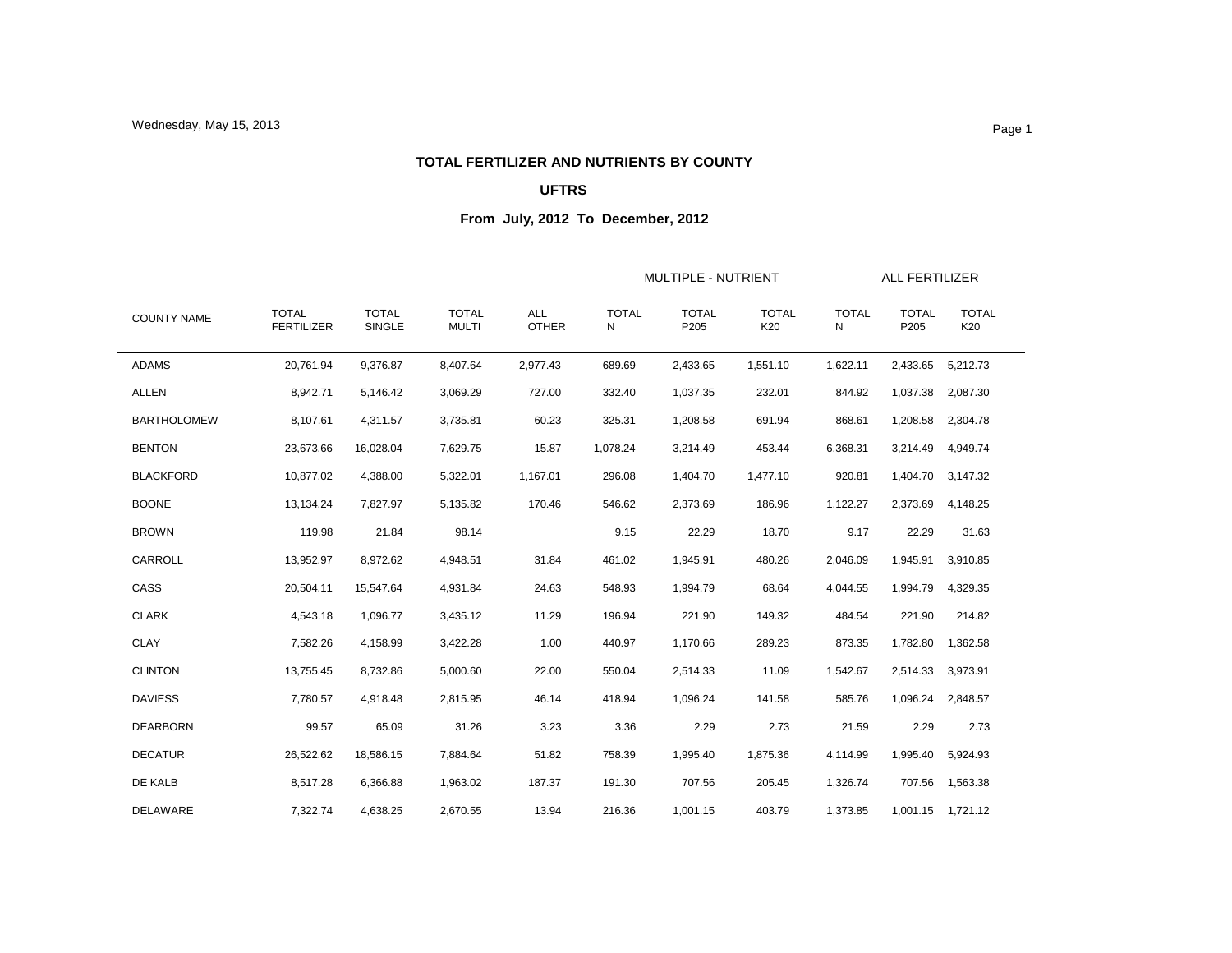Wednesday, May 15, 2013 Page 2

### **TOTAL FERTILIZER AND NUTRIENTS BY COUNTY**

## **UFTRS**

|                    |                                   |                        | <b>TOTAL</b><br><b>MULTI</b> | <b>ALL</b><br><b>OTHER</b> |                   | MULTIPLE - NUTRIENT  |                     |                   | <b>ALL FERTILIZER</b> |                     |
|--------------------|-----------------------------------|------------------------|------------------------------|----------------------------|-------------------|----------------------|---------------------|-------------------|-----------------------|---------------------|
| <b>COUNTY NAME</b> | <b>TOTAL</b><br><b>FERTILIZER</b> | <b>TOTAL</b><br>SINGLE |                              |                            | <b>TOTAL</b><br>N | <b>TOTAL</b><br>P205 | <b>TOTAL</b><br>K20 | <b>TOTAL</b><br>N | <b>TOTAL</b><br>P205  | <b>TOTAL</b><br>K20 |
| <b>DUBOIS</b>      | 2,929.67                          | 2,029.48               | 889.56                       | 10.63                      | 137.19            | 314.39               | 57.54               | 296.26            | 314.39                | 1,070.12            |
| <b>ELKHART</b>     | 7,193.25                          | 4,889.57               | 1,560.29                     | 743.40                     | 140.47            | 304.00               | 216.06              | 677.14            | 304.12                | 1,792.76            |
| <b>FAYETTE</b>     | 5,276.61                          | 2,736.91               | 2,539.71                     | $-0.01$                    | 252.01            | 638.22               | 655.02              | 733.56            | 638.22                | 1,246.47            |
| <b>FLOYD</b>       | 834.80                            | 56.58                  | 760.22                       | 18.00                      | 81.11             | 78.76                | 69.85               | 81.11             | 78.76                 | 103.79              |
| <b>FOUNTAIN</b>    | 15,465.82                         | 10,436.15              | 5,029.10                     | 0.57                       | 747.55            | 1,992.26             | 345.95              | 3,967.58          | 1,992.26              | 3,578.09            |
| <b>FRANKLIN</b>    | 3,556.45                          | 2,514.94               | 992.37                       | 49.14                      | 130.49            | 308.13               | 144.69              | 510.36            | 308.13                | 828.82              |
| <b>FULTON</b>      | 9,290.76                          | 6,152.57               | 3,103.84                     | 34.35                      | 328.03            | 1,113.93             | 297.63              | 788.56            | 1,113.93              | 3,407.10            |
| <b>GIBSON</b>      | 15,491.41                         | 8,538.96               | 6,873.06                     | 79.39                      | 995.80            | 2,322.46             | 838.79              | 1,776.45          | 2,322.46              | 4,315.31            |
| <b>GRANT</b>       | 16,828.55                         | 10,534.55              | 6,063.76                     | 230.24                     | 593.44            | 2,730.66             | 416.15              | 1,897.27          | 2,730.66              | 4,895.99            |
| <b>GREENE</b>      | 3,762.44                          | 1,742.66               | 2,006.77                     | 13.00                      | 236.04            | 573.00               | 412.80              | 353.34            | 573.00                | 1,217.89            |
| <b>HAMILTON</b>    | 12,373.24                         | 6,256.34               | 6,055.12                     | 61.78                      | 593.17            | 1,926.23             | 868.19              | 1,322.91          | 1,926.44              | 3,542.61            |
| <b>HANCOCK</b>     | 3,896.33                          | 2,476.96               | 1,419.23                     | 0.14                       | 173.77            | 687.34               | 3.98                | 207.11            | 687.34                | 1,459.74            |
| <b>HARRISON</b>    | 5,852.48                          | 2,664.31               | 3,172.71                     | 15.46                      | 348.37            | 761.54               | 80.80               | 672.35            | 761.54                | 1,065.97            |
| <b>HENDRICKS</b>   | 1,162.36                          | 514.91                 | 636.74                       | 10.71                      | 73.50             | 225.27               | 20.35               | 76.99             | 225.27                | 312.09              |
| <b>HENRY</b>       | 5,358.05                          | 3,247.42               | 2,092.86                     | 17.77                      | 243.36            | 952.94               | 107.38              | 364.91            | 952.94                | 1,819.17            |
| <b>HOWARD</b>      | 12,671.35                         | 8,321.48               | 4,307.78                     | 42.09                      | 431.36            | 1,611.75             | 496.83              | 1,809.40          | 1,611.75              | 3,237.88            |
| <b>HUNTINGTON</b>  | 14,971.76                         | 7,359.73               | 3,950.05                     | 3,661.97                   | 252.15            | 939.02               | 1,002.37            | 1,078.33          |                       | 939.02 3,758.70     |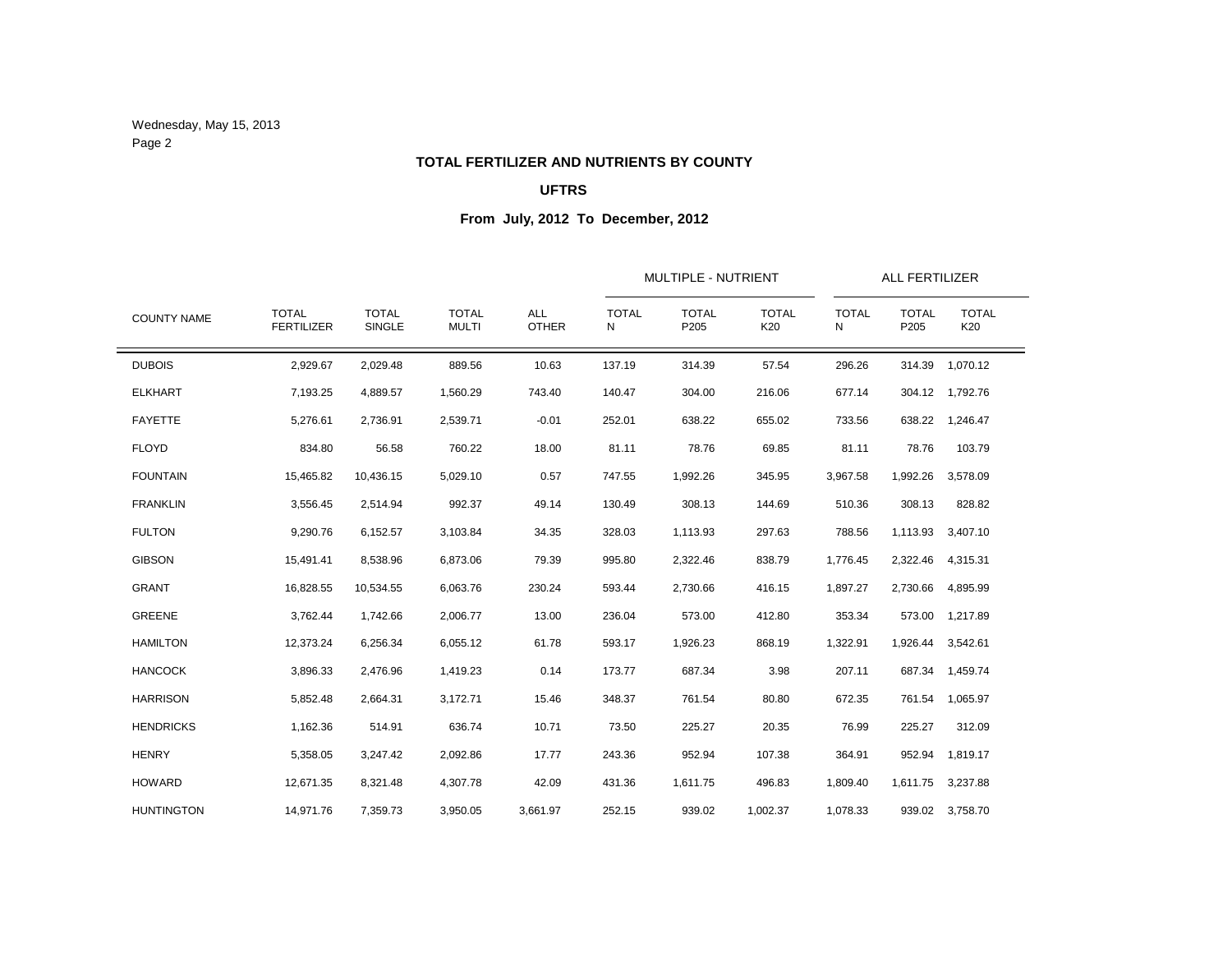### **TOTAL FERTILIZER AND NUTRIENTS BY COUNTY**

## **UFTRS**

|                    |                                   |                               |                              |                            |                   | <b>MULTIPLE - NUTRIENT</b> |                     | <b>ALL FERTILIZER</b> |                      |                     |
|--------------------|-----------------------------------|-------------------------------|------------------------------|----------------------------|-------------------|----------------------------|---------------------|-----------------------|----------------------|---------------------|
| <b>COUNTY NAME</b> | <b>TOTAL</b><br><b>FERTILIZER</b> | <b>TOTAL</b><br><b>SINGLE</b> | <b>TOTAL</b><br><b>MULTI</b> | <b>ALL</b><br><b>OTHER</b> | <b>TOTAL</b><br>Ν | <b>TOTAL</b><br>P205       | <b>TOTAL</b><br>K20 | <b>TOTAL</b><br>N     | <b>TOTAL</b><br>P205 | <b>TOTAL</b><br>K20 |
| <b>JACKSON</b>     | 12,742.32                         | 7,349.73                      | 5,245.71                     | 146.89                     | 669.07            | 1,610.37                   | 500.95              | 1,322.16              | 1,610.37             | 3,660.89            |
| <b>JASPER</b>      | 19,675.19                         | 13,909.04                     | 4,988.21                     | 777.94                     | 742.10            | 1,817.52                   | 182.20              | 2,701.26              | 1,817.52             | 4,523.21            |
| JAY                | 12,153.39                         | 5,519.35                      | 3,361.84                     | 3,272.19                   | 262.26            | 936.94                     | 642.64              | 1,164.35              | 936.94               | 2,021.32            |
| <b>JEFFERSON</b>   | 2,904.68                          | 574.99                        | 2,276.75                     | 52.95                      | 147.19            | 355.23                     | 523.76              | 249.42                | 355.23               | 662.40              |
| <b>JENNINGS</b>    | 562.28                            | 38.04                         | 524.20                       | 0.04                       | 24.81             | 47.92                      | 47.13               | 38.80                 | 47.92                | 56.90               |
| <b>JOHNSON</b>     | 7,736.92                          | 3,050.27                      | 4,635.68                     | 50.97                      | 441.52            | 1,069.05                   | 1,039.26            | 952.03                | 1,069.05             | 2,003.41            |
| <b>KNOX</b>        | 19,601.82                         | 10,057.06                     | 9,415.79                     | 128.97                     | 1,162.20          | 2,882.79                   | 1,212.51            | 2,338.90              | 2,882.79             | 4,560.50            |
| <b>KOSCIUSKO</b>   | 24,741.84                         | 19,097.11                     | 5,526.39                     | 118.34                     | 436.73            | 1,278.91                   | 417.02              | 3,435.14              | 1,278.91             | 3,343.42            |
| LAGRANGE           | 11,109.59                         | 9,271.49                      | 1,299.17                     | 538.94                     | 114.80            | 410.89                     | 105.48              | 1,640.78              | 411.88               | 2,068.04            |
| LAKE               | 4,298.97                          | 2,687.57                      | 1,605.97                     | 5.43                       | 222.87            | 446.17                     | 42.00               | 394.07                | 446.24               | 1,255.30            |
| LA PORTE           | 8,593.29                          | 6,243.15                      | 2,039.01                     | 311.13                     | 259.67            | 710.00                     | 32.28               | 999.89                | 710.00               | 2,588.61            |
| LAWRENCE           | 2,535.09                          | 1,659.36                      | 850.74                       | 25.00                      | 147.55            | 366.43                     | 5.59                | 334.13                | 366.43               | 610.94              |
| <b>MADISON</b>     | 18,595.21                         | 10.919.09                     | 7,674.50                     | 1.62                       | 675.42            | 2,895.19                   | 814.38              | 1,843.30              | 2,895.19             | 5,841.08            |
| <b>MARION</b>      | 1,584.66                          | 69.99                         | 1,273.88                     | 240.79                     | 195.61            | 33.64                      | 70.80               | 204.96                | 34.36                | 78.96               |
| MARSHALL           | 8,984.23                          | 6,590.69                      | 2,381.51                     | 12.03                      | 277.50            | 1,001.71                   | 117.55              | 648.27                | 1,001.71             | 3,431.04            |
| <b>MARTIN</b>      | 1,683.68                          | 1,240.58                      | 443.10                       |                            | 79.07             | 200.83                     | 0.91                | 141.03                | 200.83               | 607.52              |
| <b>MIAMI</b>       | 7,559.38                          | 6,270.77                      | 1,280.47                     | 8.14                       | 167.37            | 635.84                     | 3.25                | 1,016.69              |                      | 635.84 1,740.50     |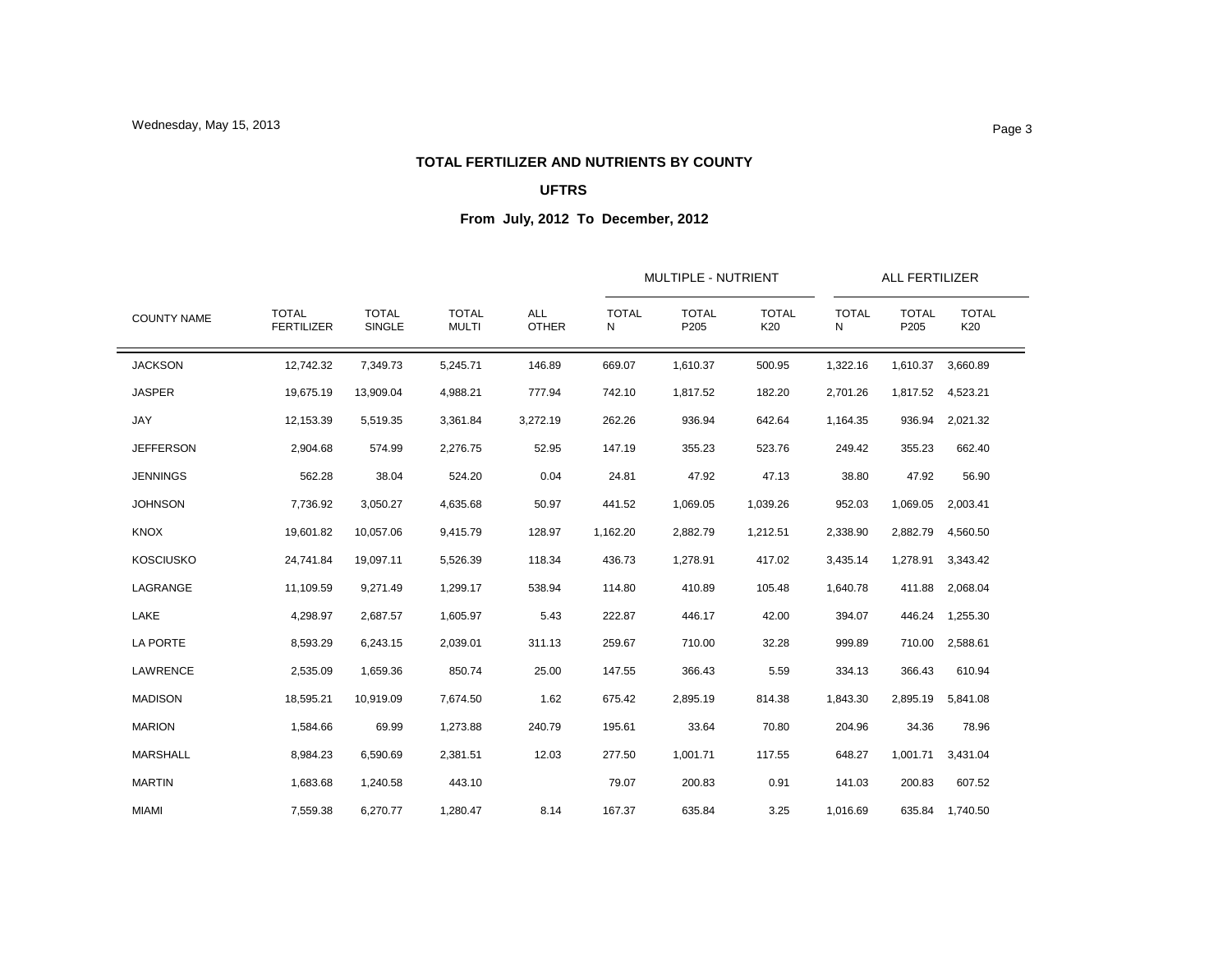Wednesday, May 15, 2013 Page 4

# **TOTAL FERTILIZER AND NUTRIENTS BY COUNTY**

## **UFTRS**

|                    |                                   |                        |                              |                            |                                                                                                                                                                                                                                                                                                                                                                                                                                                                                                                                                                                                                                                                                                                                                                                                                                                                                                                                                           | MULTIPLE - NUTRIENT |        | <b>ALL FERTILIZER</b> |  |          |  |
|--------------------|-----------------------------------|------------------------|------------------------------|----------------------------|-----------------------------------------------------------------------------------------------------------------------------------------------------------------------------------------------------------------------------------------------------------------------------------------------------------------------------------------------------------------------------------------------------------------------------------------------------------------------------------------------------------------------------------------------------------------------------------------------------------------------------------------------------------------------------------------------------------------------------------------------------------------------------------------------------------------------------------------------------------------------------------------------------------------------------------------------------------|---------------------|--------|-----------------------|--|----------|--|
| <b>COUNTY NAME</b> | <b>TOTAL</b><br><b>FERTILIZER</b> | <b>TOTAL</b><br>SINGLE | <b>TOTAL</b><br><b>MULTI</b> | <b>ALL</b><br><b>OTHER</b> | <b>TOTAL</b><br><b>TOTAL</b><br><b>TOTAL</b><br><b>TOTAL</b><br><b>TOTAL</b><br>P205<br>K20<br>P205<br>N<br>N<br>4.74<br>1.46<br>2.76<br>4.81<br>1.46<br>819.83<br>2,248.14<br>228.25<br>2,032.35<br>2,248.14<br>119.89<br>328.35<br>47.55<br>158.54<br>328.65<br>2,385.07<br>801.54<br>2,299.67<br>590.81<br>3,478.26<br>226.63<br>671.67<br>425.81<br>648.04<br>671.67<br>0.36<br>1.41<br>0.01<br>56.40<br>0.01<br>59.99<br>156.61<br>135.21<br>144.59<br>156.61<br>23.87<br>56.70<br>16.86<br>26.12<br>56.70<br>83.49<br>219.92<br>16.37<br>575.96<br>219.92<br>0.78<br>1.65<br>0.41<br>18.38<br>1.65<br>76.92<br>182.02<br>150.93<br>82.01<br>182.02<br>1,646.49<br>5,273.94<br>568.06<br>6,160.39<br>5,273.94<br>992.76<br>2,580.16<br>614.53<br>2,580.16<br>1,918.02<br>272.98<br>1,120.08<br>0.55<br>616.12<br>1,120.08<br>102.26<br>248.08<br>7.15<br>534.54<br>248.08<br>420.07<br>1,721.96<br>855.55<br>1,829.62<br>1,721.96<br>421.16 1,066.70 | <b>TOTAL</b><br>K20 |        |                       |  |          |  |
| <b>MONROE</b>      | 2,172.98                          | 15.73                  | 95.90                        | 2,061.34                   |                                                                                                                                                                                                                                                                                                                                                                                                                                                                                                                                                                                                                                                                                                                                                                                                                                                                                                                                                           |                     |        |                       |  | 3.01     |  |
| <b>MONTGOMERY</b>  | 13,646.41                         | 8,383.94               | 5,257.48                     | 5.00                       |                                                                                                                                                                                                                                                                                                                                                                                                                                                                                                                                                                                                                                                                                                                                                                                                                                                                                                                                                           |                     |        |                       |  | 4,312.78 |  |
| <b>MORGAN</b>      | 1,720.12                          | 803.35                 | 910.37                       | 6.40                       |                                                                                                                                                                                                                                                                                                                                                                                                                                                                                                                                                                                                                                                                                                                                                                                                                                                                                                                                                           |                     |        |                       |  | 409.96   |  |
| <b>NEWTON</b>      | 18,295.00                         | 11,926.67              | 6,336.10                     | 32.23                      |                                                                                                                                                                                                                                                                                                                                                                                                                                                                                                                                                                                                                                                                                                                                                                                                                                                                                                                                                           |                     |        |                       |  | 4,442.68 |  |
| <b>NOBLE</b>       | 6,239.94                          | 3,497.93               | 2,390.04                     | 351.98                     |                                                                                                                                                                                                                                                                                                                                                                                                                                                                                                                                                                                                                                                                                                                                                                                                                                                                                                                                                           |                     |        |                       |  | 1,656.19 |  |
| OHIO               | 249.13                            | 241.42                 | 6.65                         | 1.06                       |                                                                                                                                                                                                                                                                                                                                                                                                                                                                                                                                                                                                                                                                                                                                                                                                                                                                                                                                                           |                     |        |                       |  | 27.37    |  |
| ORANGE             | 1,371.05                          | 786.25                 | 571.73                       | 13.08                      |                                                                                                                                                                                                                                                                                                                                                                                                                                                                                                                                                                                                                                                                                                                                                                                                                                                                                                                                                           |                     |        |                       |  | 422.98   |  |
| <b>OWEN</b>        | 373.79                            | 203.86                 | 165.37                       | 4.56                       |                                                                                                                                                                                                                                                                                                                                                                                                                                                                                                                                                                                                                                                                                                                                                                                                                                                                                                                                                           |                     |        |                       |  | 135.97   |  |
| <b>PARKE</b>       | 2,311.33                          | 1,768.67               | 542.66                       |                            |                                                                                                                                                                                                                                                                                                                                                                                                                                                                                                                                                                                                                                                                                                                                                                                                                                                                                                                                                           |                     |        |                       |  | 538.14   |  |
| PERRY              | 71.40                             | 55.00                  | 7.98                         | 8.43                       |                                                                                                                                                                                                                                                                                                                                                                                                                                                                                                                                                                                                                                                                                                                                                                                                                                                                                                                                                           |                     |        |                       |  | 0.41     |  |
| <b>PIKE</b>        | 1,332.29                          | 655.53                 | 675.72                       | 1.04                       |                                                                                                                                                                                                                                                                                                                                                                                                                                                                                                                                                                                                                                                                                                                                                                                                                                                                                                                                                           |                     |        |                       |  | 503.41   |  |
| <b>PORTER</b>      | 36,961.86                         | 24,455.24              | 12,043.12                    | 463.50                     |                                                                                                                                                                                                                                                                                                                                                                                                                                                                                                                                                                                                                                                                                                                                                                                                                                                                                                                                                           |                     |        |                       |  | 9,845.70 |  |
| <b>POSEY</b>       | 18,320.17                         | 10,328.69              | 7,990.90                     | 0.58                       |                                                                                                                                                                                                                                                                                                                                                                                                                                                                                                                                                                                                                                                                                                                                                                                                                                                                                                                                                           |                     |        |                       |  | 4,830.05 |  |
| <b>PULASKI</b>     | 8,215.20                          | 5,902.73               | 2,282.51                     | 29.96                      |                                                                                                                                                                                                                                                                                                                                                                                                                                                                                                                                                                                                                                                                                                                                                                                                                                                                                                                                                           |                     |        |                       |  | 3,046.61 |  |
| <b>PUTNAM</b>      | 2,785.68                          | 2,157.17               | 627.11                       | 1.40                       |                                                                                                                                                                                                                                                                                                                                                                                                                                                                                                                                                                                                                                                                                                                                                                                                                                                                                                                                                           |                     |        |                       |  | 525.81   |  |
| <b>RANDOLPH</b>    | 13,673.76                         | 8,406.85               | 5,224.22                     | 42.68                      |                                                                                                                                                                                                                                                                                                                                                                                                                                                                                                                                                                                                                                                                                                                                                                                                                                                                                                                                                           |                     |        |                       |  | 3,208.24 |  |
| <b>RIPLEY</b>      | 4,810.96                          | 3,441.76               | 1,255.02                     | 114.18                     | 156.98                                                                                                                                                                                                                                                                                                                                                                                                                                                                                                                                                                                                                                                                                                                                                                                                                                                                                                                                                    | 421.16              | 101.94 | 706.03                |  |          |  |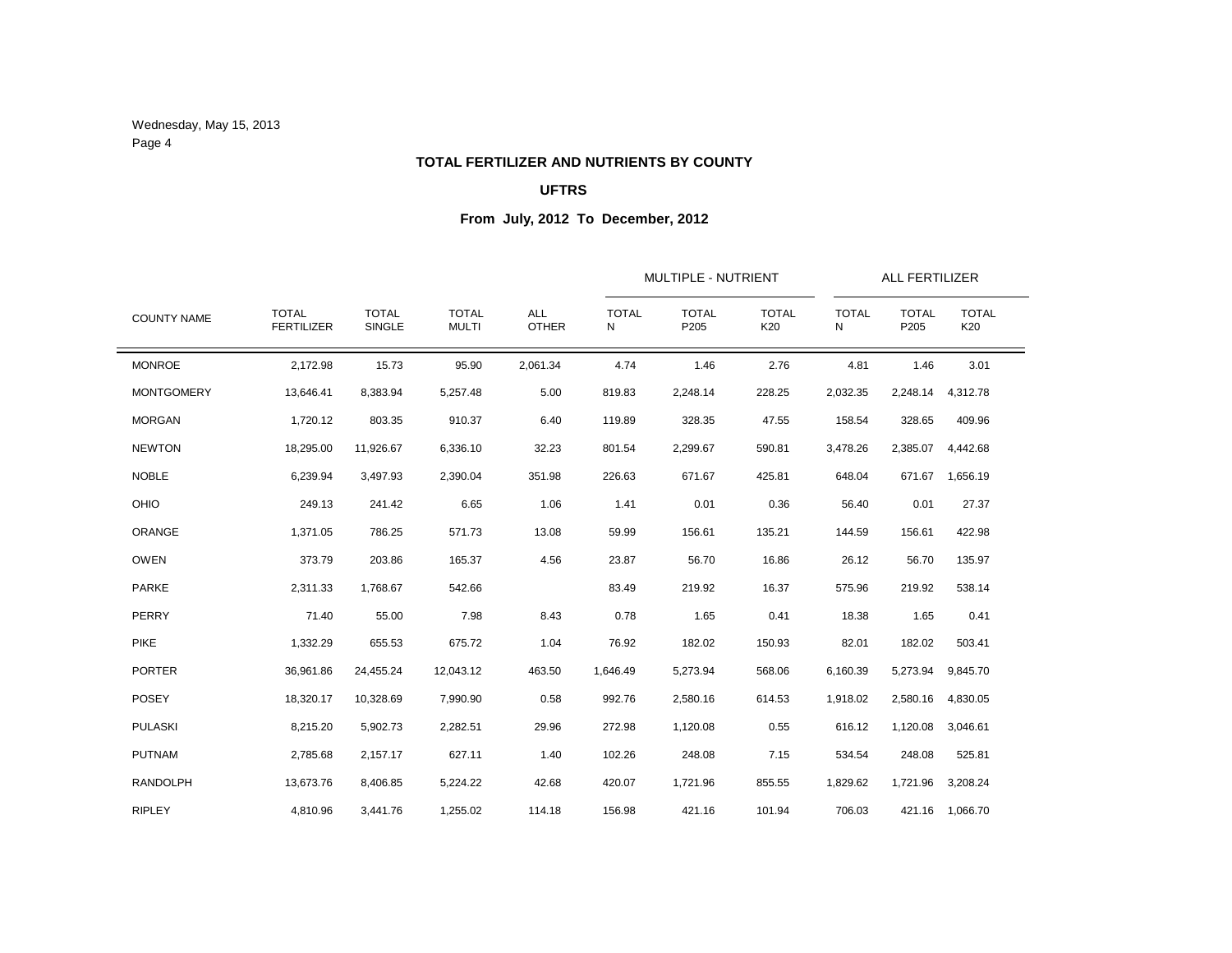### **TOTAL FERTILIZER AND NUTRIENTS BY COUNTY**

## **UFTRS**

|                    |                                   |                        |                              | <b>ALL</b><br><b>OTHER</b> |                   |                      | MULTIPLE - NUTRIENT |                   |                      | ALL FERTILIZER      |  |
|--------------------|-----------------------------------|------------------------|------------------------------|----------------------------|-------------------|----------------------|---------------------|-------------------|----------------------|---------------------|--|
| <b>COUNTY NAME</b> | <b>TOTAL</b><br><b>FERTILIZER</b> | <b>TOTAL</b><br>SINGLE | <b>TOTAL</b><br><b>MULTI</b> |                            | <b>TOTAL</b><br>Ν | <b>TOTAL</b><br>P205 | <b>TOTAL</b><br>K20 | <b>TOTAL</b><br>N | <b>TOTAL</b><br>P205 | <b>TOTAL</b><br>K20 |  |
| <b>RUSH</b>        | 12,265.22                         | 6,730.23               | 5,365.58                     | 169.41                     | 518.58            | 1,695.75             | 983.92              | 1,521.98          | 1,695.75             | 2,876.80            |  |
| <b>ST JOSEPH</b>   | 2,755.85                          | 2,114.66               | 583.15                       | 58.04                      | 96.42             | 150.51               | 18.50               | 333.17            | 150.53               | 805.11              |  |
| <b>SCOTT</b>       | 2,922.22                          | 360.58                 | 2,128.10                     | 433.54                     | 165.85            | 443.76               | 527.02              | 225.75            | 443.76               | 628.70              |  |
| SHELBY             | 3,786.95                          | 1,979.55               | 1,356.54                     | 450.86                     | 194.29            | 551.56               | 60.09               | 309.74            | 551.56               | 1,105.19            |  |
| <b>SPENCER</b>     | 7,467.73                          | 4,063.15               | 3,399.51                     | 5.07                       | 511.38            | 1,309.61             | 304.31              | 843.10            | 1,309.61             | 2,077.44            |  |
| <b>STARKE</b>      | 5,875.02                          | 4,813.32               | 991.30                       | 70.40                      | 145.65            | 439.28               | 1.20                | 1,380.78          | 439.28               | 1,463.20            |  |
| <b>STEUBEN</b>     | 9,853.09                          | 7,801.26               | 1,730.35                     | 321.49                     | 146.98            | 546.78               | 207.67              | 1,512.54          | 546.78               | 2,182.58            |  |
| <b>SULLIVAN</b>    | 11,806.46                         | 6,217.14               | 5,409.81                     | 179.51                     | 827.89            | 2,151.98             | 362.74              | 916.93            | 2,151.98 3,916.41    |                     |  |
| SWITZERLAND        | 404.93                            | 323.43                 | 80.50                        | 1.00                       | 10.60             | 16.16                | 10.72               | 100.28            | 16.16                | 12.55               |  |
| TIPPECANOE         | 17,543.26                         | 11,654.58              | 5,831.00                     | 57.68                      | 710.31            | 2,020.52             | 681.07              | 3,393.71          | 2,020.58             | 3,666.46            |  |
| <b>TIPTON</b>      | 9,768.10                          | 5,692.92               | 4,066.59                     | 8.59                       | 405.57            | 1,866.14             | 242.59              | 668.53            | 1,866.14             | 3,401.88            |  |
| <b>UNION</b>       | 3,333.20                          | 2,917.91               | 415.23                       | 0.05                       | 58.05             | 180.21               | 0.31                | 639.62            | 180.21               | 506.24              |  |
| VANDERBURGH        | 2,171.41                          | 1,219.77               | 929.60                       | 22.03                      | 143.99            | 309.26               | 17.57               | 226.04            | 309.38               | 573.82              |  |
| <b>VERMILLION</b>  | 2,871.35                          | 2,179.68               | 622.48                       | 69.19                      | 58.22             | 227.61               | 74.54               | 775.87            | 227.61               | 384.15              |  |
| <b>VIGO</b>        | 2,453.57                          | 2,240.43               | 173.08                       | 40.06                      | 29.01             | 46.94                | 10.99               | 374.16            | 46.94                | 1,001.06            |  |
| <b>WABASH</b>      | 11,365.29                         | 8,010.91               | 3,258.56                     | 95.82                      | 419.99            | 1,404.06             | 96.75               | 1,418.20          | 1,404.66             | 3,493.45            |  |
| <b>WARREN</b>      | 11.464.78                         | 7.568.71               | 3,869.23                     | 26.84                      | 602.70            | 1,696.67             | 2.55                | 4,006.46          |                      | 1,696.67 1,641.15   |  |